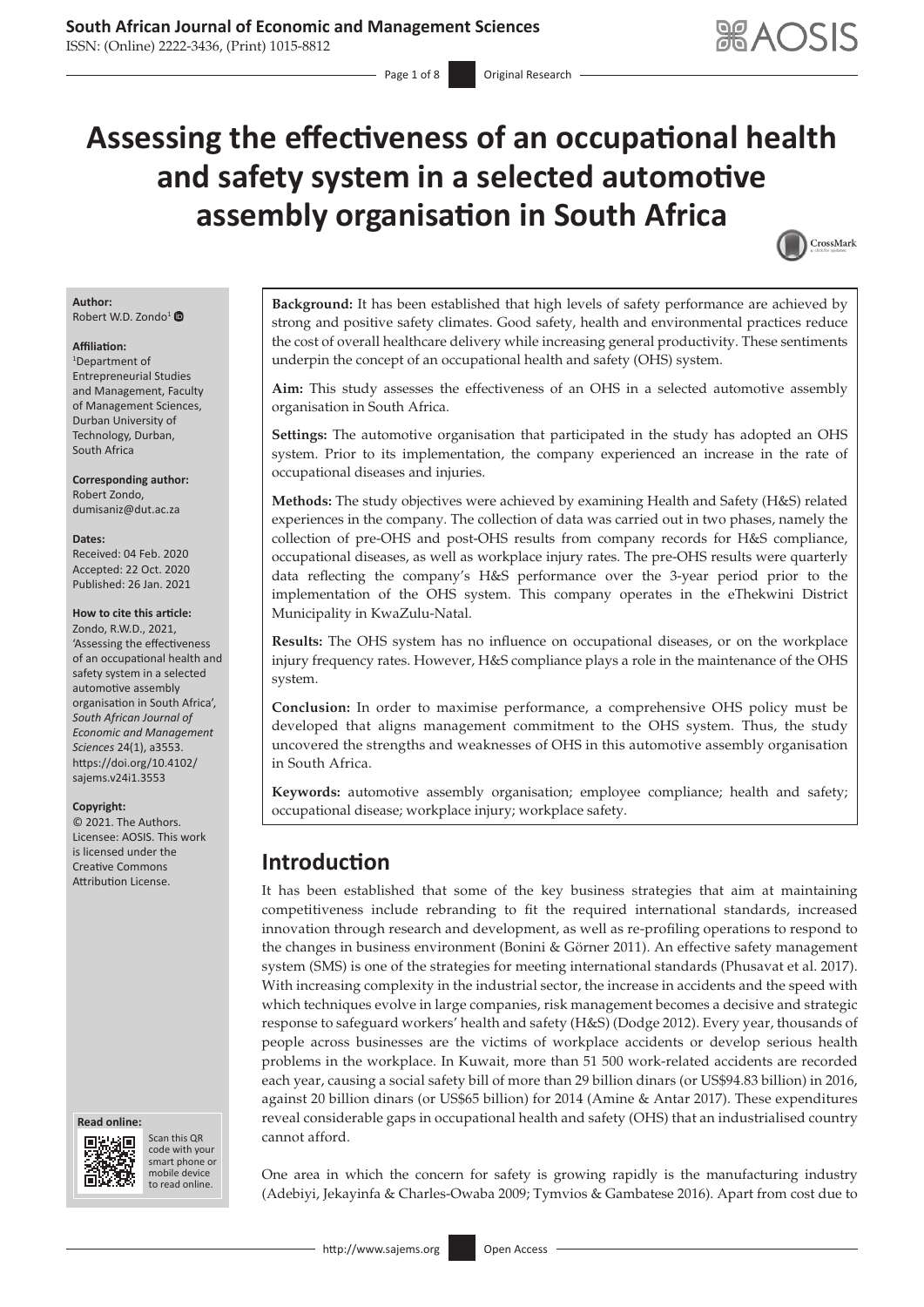downtime, overtime work, loss of wages, as well as equipment, the tragedy associated with personal injury, disability and fatality is enormous (Khan et al. 2019). In respect of fatalities, industrial accidents take third place after vehicular accidents and homicide (Conchie & Donald 2009). In the United States of America (USA), the figure is around 6500 fatalities per year, while the number of deaths together with disabling injuries account for 9 million (Burt, Chmiel & Hayes 2009). In the United Kingdom (UK), 1.6 million injury accidents and 27 million non-injury accidents are recorded annually (Phusavat et al. 2017). In India, the overall injury rate was 1.25 per 1000 workers per year (Bonini & Görner 2011). In the Latin America and Caribbean region, the number is as high as 13.5 per 100 000; 34 per 100 000 workers in the Republic of Korea and 140 per 1000 in Iran reported accidents (Phusavat et al. 2017). In Finland, 20 016 hospitalisations for injuries were recorded between 1990 and 1999 (Rachid et al. 2015); in France 862 500 occupational accidents, including 1597 fatalities, were recorded in the year 2000 alone (Conchie & Donald 2009).

In many nations around the world, regulatory agencies are saddled with the task of ensuring that industry conforms to government safety programme standards (National Safety Council 2008). The National Institute of Occupational Health and Safety in the USA pursues active programmes of research surveillance, prevention interventions, information dissemination and health professional education in order to prevent work-related illness, injury, disability and death (Cesarini, Hall & Kupiec 2013; National Safety Council 2008). Other agencies with similar responsibilities include European Agency for Safety and Health at Work, European Network for Workplace Health Promotion, Health and Safety Executive, Occupational Safety and Health Administration, American National Standard Institute and Royal Society for Prevention of Accidents (Conchie & Donald 2009). In addition, the intermediaries such as Small Business Service, Chambers of Commerce, Learning and Skills Councils, Trade and Professional Associations, Health and Safety Consultants and Good Neighbours contribute to the provision of H&S information, advice and training courses to the industrial sector (National Safety Council 2008 in Amine & Antar 2017). Despite the large numbers of national and international safety monitoring and enforcement agencies, hazardous conditions are still prevalent in manufacturing. As mentioned earlier, industrial losses of lives, limbs, machine-hours and man-hours of labour and revenue through accidents persist. There seems a significant communication gap between these agencies and the manufacturing industry (Amine & Antar 2017). While the former may be zealous, calling upon industry to invest in and effectively manage safety programmes, the latter often perceives enforcement of safety standards as cost-increasing. Consequently, rather than comply, they often resist safety regulations.

Considering that H&S in the workplace is a continual action of improvement, the actions to be undertaken must be prioritised. A prioritisation technique is therefore required

that gives stakeholders the level of trust and necessary information to those concerned (Amine & Antar 2017). It has been established that the manufacturing sector is faced with many OHS challenges (Phusavat et al. 2017), such as stress, sickness and unsafe working practices. Such health abnormalities contribute to absenteeism, illness and injury and a decrease in productivity. Ahmady, Nikooravesh and Mehrpour (2016) add that the common workplace OHS hazards include communicable disease, transportation accidents, workplace violence, slipping and falling, toxic events, particularly chemical and gas exposure, explosion, repetitive motion, ergonomic injuries and hearing loss. Hence, Tymvios and Gambatese (2016) indicate that one of the effective methods of efficient safety management is creating a safety culture within the organisation. Safety culture is defined by Kartikawati and Diunaidi (2018) as the values, beliefs, customs, traditions and methods disseminated by its members. It shapes management and employees' safe behaviour and practices (Cesarini et al. 2013). Consequently, this study explores the suitability of OHS as an appropriate system for employee compliance to H&S practices in automotive assembly organisations in South Africa.

The rest of the article discusses the literature that was reviewed in this study, the methodology employed, study results, as well as the discussion of results. In addition, it deliberates on the implications of results for policy and practice, study limitations, conclusion, as well as future research required.

### **Literature review**

This section discusses an overview of OHS. The OHS climate for business concludes the theoretical framework of the study.

### **Overview of occupational health and safety**

It seems common sense that everyone in a workplace would do what they can to prevent workplace injury (Rachid et al. 2015). Sadly, the statistics on workplace injury stand as testament to the fact that while effective practices and procedures for ensuring workplace safety exist, and that world-class safe work places do exist (Dodge 2012), safe work standards are far from universally adopted and implemented in workplaces (Amine & Antar 2017). The analysis of company records on the OHS standard highlighted that effective safety systems and programmes have not been implemented in many workplaces and these missed opportunities could have prevented the suffering and loss resulting from workplace injuries (Phusavat et al. 2017). According to Kartikawati and Djunaidi (2018), considerable research suggests that organisational leaders play a central role in influencing safety-related attitudes and actions in the workplace. Beliefs and assumptions of managers relative to the roles of management and workers regarding workplace safety underlie and direct actions relative to workplace safety (Pagell et al. 2015).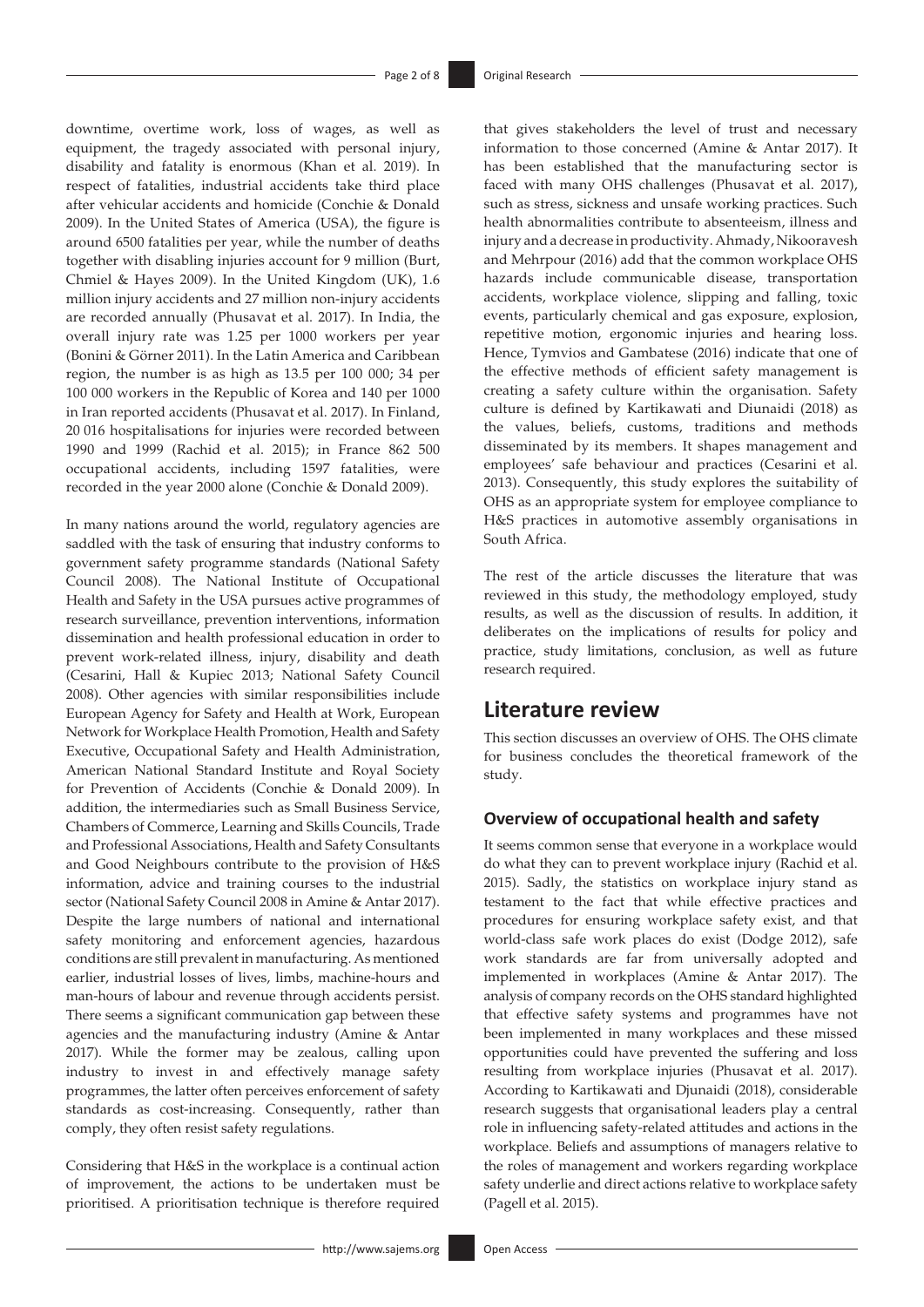An underlying assumption that workers are responsible for their own safety, will result in a laissez-faire approach from management to their role in injury prevention (Dodge 2012). Without management commitment to injury prevention, a culture of disregard for safety may exist. Kartikawati and Djunaidi (2018) indicate that while it is unlikely that organisational leaders would admit to being 'anti-safety', or suggest to their employees that they disregard safety protocols, it is possible that in some cases leaders simply ignore safety concerns. Workers and managers do not arbitrarily determine their attitude towards safety. It is developed and nurtured by the workplace context, and past experiences. Managers, through their actions (or inactions) consciously (or unconsciously) define the workplace climate and culture that employees subscribe to, and determine appropriate and acceptable actions and expectations (Lingard, Cooke & Blismas 2011). In practical terms, this would suggest that workers with a cavalier attitude toward safety, who join companies with a strong commitment to safety, find themselves having to undergo a significant change in perspective and behaviour to fit in. Sadly, the opposite also holds true. People and their behaviours, beliefs, assumptions, knowledge, interpretations and actions are a part of the workplace culture that is infinitely variable (Pagell et al. 2015). However, preventing workplace injury requires commitment and engagement from the senior management level to the front-line employees. The absence of an evident commitment to safety by management leaves employees and supervisors without reference points for decision-making relative to safety expectations (Lingard et al. 2011). Creating and implementing safety systems is an important part of injury prevention. Injury prevention strategies and models must be developed and documented (Khan et al. 2019). However, the OHS cannot function without commitment and engagement on all levels of business. Hence, the next section discusses the expected OHS climate in business.

### **Occupational health and safety climate in business**

Safety climate is defined as individual perceptions of the policies, procedures and practices relating to safety in the workplace (Khan et al. 2019). It shapes workers' behaviour through the expectations they form about how organisations value and reward safety (Amine & Antar 2017). A great deal of interest has been given to the extent to which safety climate predicts safety performance within organisations (Kartikawati & Djunaidi 2018). There is considerable evidence that strong and positive safety climates are linked to higher levels of safety performance. For example, Tharaldsen, Olsen and Rundmo (2008) report a significant inverse correlation between safety climate perceptions and accident rates in the offshore industry, while Lingard et al. (2011) showed that offshore installations returning a lower proportion of selfreported accidents were characterised by more favourable safety climates. Ahmady et al. (2016) report the safety climate to be inversely correlated with the accident rate in woodprocessing companies and, in the Australian health sector, Amine and Antar (2017) report that safety climate measured at one point in time positively predicted subsequent safety motivation and self-reported safety-related behaviour. Cesarini et al. (2013) conducted a comprehensive metaanalysis of safety climate research and reported a consistent positive link between safety climate and safety performance in prospective studies (that is, those in which safety performance was monitored after the measurement of safety climate was undertaken). Safety climate has also been linked to an organisation's ability to appropriately attribute incident causes and learn lessons from safety incidents (Lingard et al. 2011).

In most industrialised countries, a safety culture and awareness of the positive value of a safe and healthy working environment in terms of economic benefits and social justice are low (Lingard et al. 2011). As seen from the experience in industrialised countries where it took over a century to build a solid safety culture, the progressive integration of safety principles and reflexes is a fundamental prerequisite for any improvement in the reduction of occupational accidents and diseases (Lingard et al. 2011). A long-term implementation of good safety, health and environmental practices, (that is, the continued implantation of a safety culture as an essential part of the more general social or enterprise culture) is the only way to reduce the cost of overall healthcare delivery while increasing general productivity (Phusavat et al. 2017). Occupational health and safety will play a key role in promoting such a culture at company level. As a result, this study investigates whether the OHS system enables employee compliance with H&S in the automotive assembly sector. It explores the suitability of OHS as an appropriate system for employee compliance to H&S.

#### **Hypothesis**

The study is based on the following assumption:

- **H1:** The implementation of the OHS enables employee compliance to H&S in automotive assembly companies.
- **H1**<sub>0</sub>: The implementation of OHS does not enable employee compliance to H&S in automotive assembly companies.

The following are sub-hypotheses:

- **H2:** An increase in the rate of occupational diseases increases employee compliance in automotive assembly companies.
- H<sub>2<sub>0</sub></sub>: An increase in the rate of occupational diseases decreases employee compliance in automotive assembly companies.
- **H3:** An increase in the workplace injury frequency rate increases employee compliance in automotive assembly companies.
- H3<sub>0</sub>: An increase in the workplace injury frequency rate decreases employee compliance in automotive assembly companies

# **Methodology**

The method for this research will be discussed under the following headings: research design and approach, company that participated in the study, data collection, as well as the measurement and data analysis.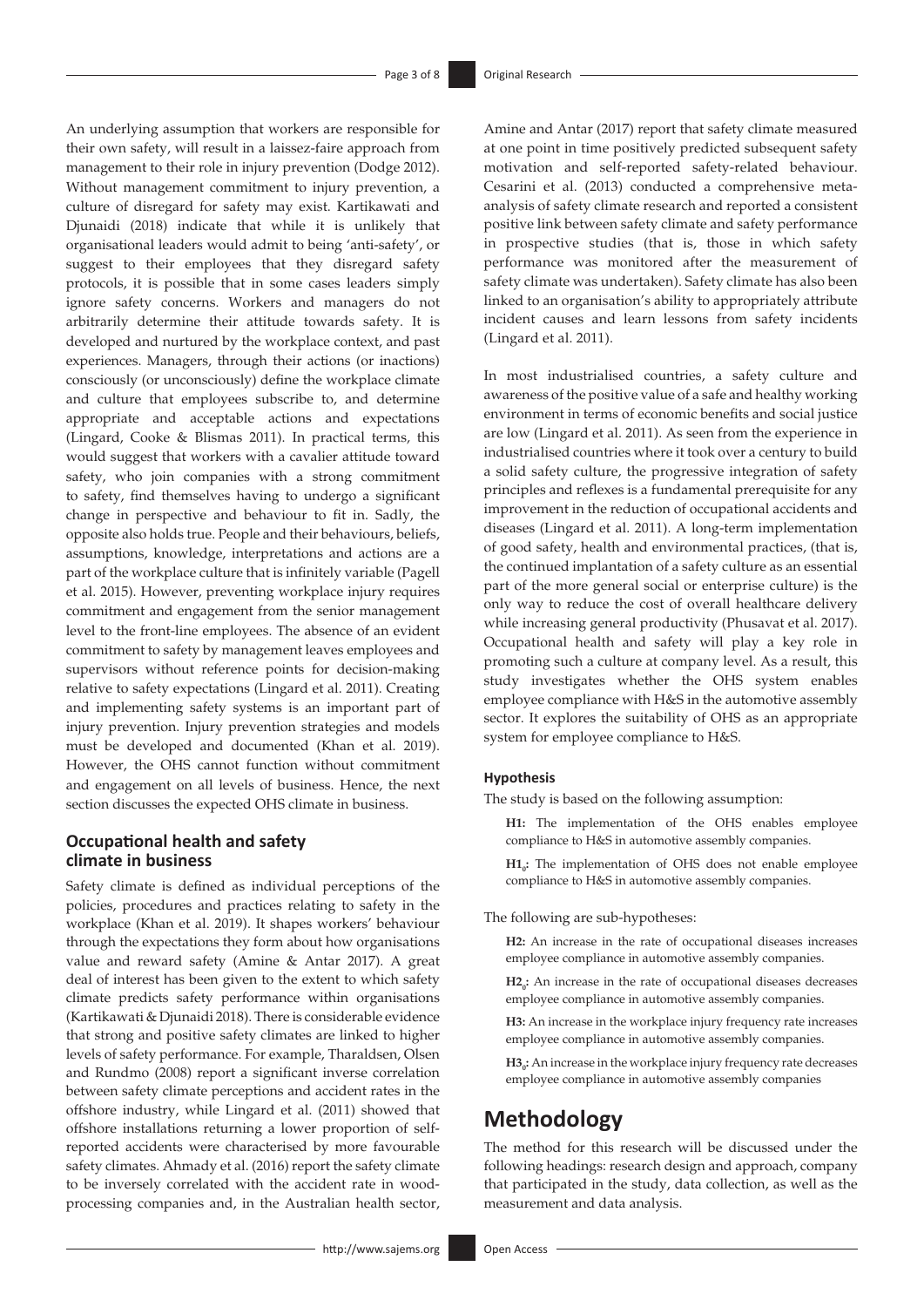#### **Research design and approach**

This study was quantitative in nature. It examines employee compliance in H&S as a dependent variable to occupational diseases, as well as the workplace injury frequency rates. Bryman and Bell (2007) explain that the quantitative approach involves the use of statistical procedures to analyse the data collected. Consequently, after the measurements of the relevant variables, the scores were transformed using statistical methods. In addition, the study adopted a panel data analysis. According to Curwin and Slater (2002), panel data analysis is the statistical analysis of data sets consisting of multiple observations on each sampling unit. It contains more degrees of freedom and less multicollinearity than cross-sectional data, thus improving the efficiency of econometric estimates (Bryman & Bell 2007). For this study, the pre-OHS and post-OHS data that were collected over time from the automotive assembly organisation were analysed using the regression model. The study was also conclusive in design. Conclusive studies are meant to provide information that is useful in decisionmaking (Yin 2008).

#### **Company that participated in the study**

A convenience sample from one large automotive assembly company situated within the eThekwini District Municipality in the province of KwaZulu-Natal in South Africa was used. The company had adopted an OHS system and agreed to participate in the study. It is labour intensive and, prior to OHS implementation, it experienced frequent rates of occupational diseases and injuries. The frequency rate of workplace injuries ranged between 1.75% and 10.58% per quarter. This includes injuries related to pulling, lifting, pushing, holding, carrying, and throwing activities at work. These types of injuries included slipping, tripping and falling, muscle strains, cuts, as well as repetitive strains. Furthermore, the rate for occupational-related diseases ranged between 4% and 25% per quarter. These included hearing loss as a result of noise and hazardous chemical substance exposure. The company had 1403 employees. It operates a three-shift system. Table 1 presents both the percentage and frequency breakdown of employees in terms of their level of activities.

### **Data collection**

The collection of data from a single company that participated in the study was carried out in two phases: the collection of pre-OHS and post-OHS results by a H&S team leader from the operational records on occupational-related diseases and injuries. The data for occupational diseases and workplace

**TABLE 1:** Percentage and frequency breakdown of employees in terms of their level of activities.

| ICACI OI GULIAILICS. |                              |               |           |  |  |  |
|----------------------|------------------------------|---------------|-----------|--|--|--|
| <b>Number</b>        | Level of activity            | $\frac{0}{0}$ | Frequency |  |  |  |
|                      | Plant management             | 3.1           | 43        |  |  |  |
| 2.                   | Support administration staff | 11.0          | 154       |  |  |  |
| 3.                   | Team leaders                 | 5.2           | 73        |  |  |  |
| $\overline{4}$       | Line functional employees    | 80.7          | 1133      |  |  |  |

- <http://www.sajems.org> **Open Access** 

injury frequency rates were kept on the System, Applications and Products (SAP) version 6.0 data management programme. The collection of such data over time provided a greater capacity for capturing the complexity of H&S compliance changes than using the one group post-test design that involves the collection of only the post-data after the changes have been implemented, resulting in threats to internal validity (Bryman & Bell 2007). The validation of data from SAP was done by the researcher. This was achieved by comparing data from SAP with the documented data kept on files for accuracy.

The pre-OHS results were quarterly data reflecting the company's performance over the 3-year period prior to OHS implementation. This included data from the first quarter of 2013 to the final quarter of 2015. The post- OHS data reflected the company's performance for 2 years after OHS was implemented. This included data from the first quarter of 2016 to the final quarter of 2017.

#### **Measurement and data analysis**

The company's quarterly time series data on occupational diseases and workplace injury frequency rate were used. The measurements were based on a total of 96 observations. According to Westland (2010), there is no rule regarding the minimum number of observations for a balanced data panel. However, 50 observations are acceptable but more than 100 is recommended (Bryman & Bell 2007). The regression model used was of the ordinary least square (OLS) variety. The choice was influenced by data constraints. However, the model provided the statistical method that enabled the researcher to examine the relationship between the variables effectively.

A dummy variable which assumed the value of 0 and 1 to represent the pre-OHS and post-OHS was introduced into the OLS model. The aim was to isolate the pre-OHS and post-OHS effects. Consequently, if OHS proved to be a useful strategy in enabling employees to comply with H&S regulations, this would result in a statistically significant coefficient on the dummy variable.

The OLS model used was as follows: *H&S compliance* =  $B_0 + B_1$ *Occupational diseases* + B<sub>2</sub> *Workplace injury frequency rate* + B<sub>3</sub> *Pre/Post-Dummy*, where  $B_0$  is the constant and B is the coefficient of the independent variables

The above model identifies H&S as a function of occupational disease, workplace injuries and the OHS system. Data were analysed using the statistical package for social sciences (SPSS) version 25. It enabled the H&S data that were obtained, quarterly, over the multiple time periods from the same operational division to be appropriately analysed. Hence, the results provided unbiased estimations (Yin 2008). Furthermore, the OLS was based on the fixed effects model, in which the model parameters are fixed (that is, non-random quantities) (Curwin & Slater 2002). Consequently, the variables were collected, quarterly, from the first quarter of 2013 to the last quarter of 2017 from the same company.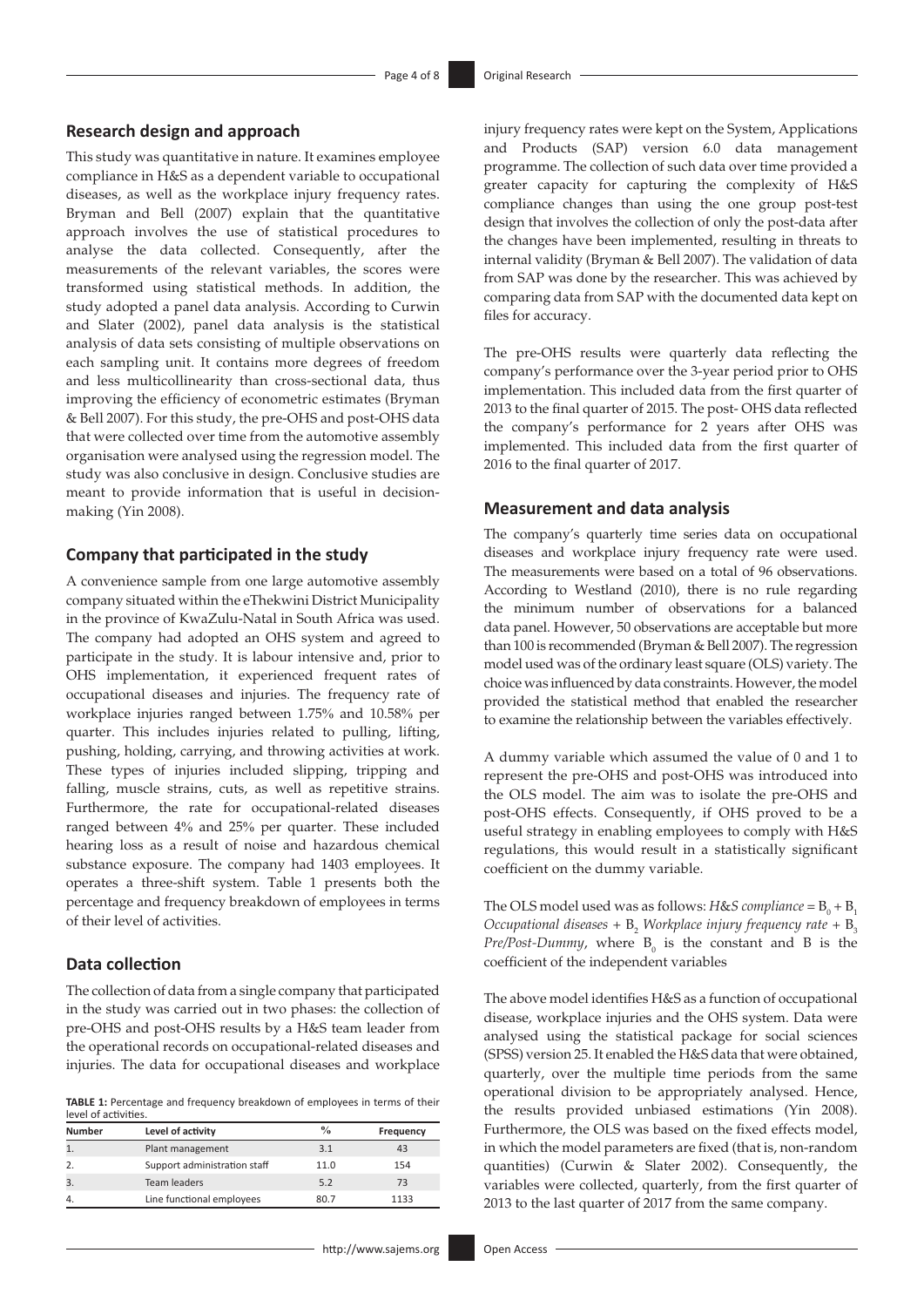**TABLE 2:** Normality tests for health and safety compliance, occupational diseases, as well as workplace injury frequency rate.

| Variable          |                | Kolmogorov-Smirnov+ |    | Shapiro-Wilk           |       |    |              |
|-------------------|----------------|---------------------|----|------------------------|-------|----|--------------|
|                   | Group          | <b>Statistic</b>    | df | Significance Statistic |       | df | Significance |
| Health and safety | $\mathbf 0$    | 0.120               | 8  | 0.2001                 | 0.976 | 8  | 0.939        |
| compliance        | $\mathbf{1}$   | 0.172               | 8  | 0.2001                 | 0.960 | 8  | 0.806        |
| Occupational      | $\Omega$       | 0.202               | 8  | 0.2001                 | 0.843 | 8  | 0.080        |
| diseases          | 1              | 0.300               | 8  | 0.033                  | 0.798 | 8  | 0.027        |
| Workplace injury  | $\mathbf 0$    | 0.330               | 8  | 0.011                  | 0.719 | 8  | 0.004        |
| frequency rate    | $\overline{1}$ | 0.337               | 8  | 0.008                  | 0.725 | 8  | 0.004        |
|                   |                |                     |    |                        |       |    |              |

†, Lilliefors Significance Correction; ‡, This is a lower bound of the true significance.

The statistical tests showed that data were normally distributed ( $p > 0.05$ ). Hence, the study results were analysed using parametric tests, that is, the *t*-tests.

For this study to achieve its objectives, the normality tests were then conducted using Kolmogorov-Smirnov and Shapiro-Wilk for the overall score of the constructs. Table 2 presents results for normality tests for H&S compliance, occupational diseases and workplace injury frequency rate.

### **Study results**

This section presents results for pre-OHS and post-OHS means comparison, as well as H&S.

### **Pre- and post-occupational health and safety means comparison**

Table 3 compares the means (in percentages) for H&S compliance, occupational diseases and workplace injuries.

Table 3 indicates that the percentage mean data for pre-OHS for H&S compliance, occupational diseases and workplace injuries were 87.3%, 15% and 3.4%. However, the percentage mean data for post-OHS for H&S compliance, occupational diseases and workplace injuries were 99.4%, 16% and 1.4%. Table 3 shows mixed results of mean values on the three variables (that is, H&S compliance, occupational disease and workplace injury frequency rate) from pre-OHS mean data to post-OHS mean data. However, they show a decrease in mean values on workplace injury frequency rates when post-OHS is compared with the pre-OHS periods. This indicates the influence of OHS in the organisation that participated in the study. Consequently, the next section assesses H&S results as a consequence of OHS implementation.

#### **Health and safety results**

Table 4 presents the results for H&S as a dependent variable to occupational disease, workplace injury frequency rate, as well as post-OHS dummy.

#### **Health and safety compliance as a dependent variable to occupational diseases**

The results in Table 4 show that the number of occupational diseases has no relationship with H&S compliance, thus accepting the null hypothesis of no relationships between these two variables. This is determined by its *t*-value of 1.405, as well as the *p*-value of 0.185. The *t*-value is below the critical value of 2.021 at the 5% level of significance

|             | <b>TABLE 3:</b> Pre- and post-occupational health and safety percentage means |  |  |  |
|-------------|-------------------------------------------------------------------------------|--|--|--|
| comparison. |                                                                               |  |  |  |

| Variable                            | Pre-OHS<br>period $(\% )$ | Post-OHS<br>period $(\% )$ | <b>Mean difference</b><br>(pre – post) $(\% )$ |
|-------------------------------------|---------------------------|----------------------------|------------------------------------------------|
| Health and safety compliance        | 87.3                      | 99.4                       | $-12.1$                                        |
| Occupational diseases               | 15.0                      | 16.0                       | $-1.0$                                         |
| Workplace injury frequency rate     | 3.4                       | 1.4                        | $+2.0$                                         |
| OUC Occupational health and safety. |                           |                            |                                                |

OHS, Occupational health and safety.

**TABLE 4:** Compliance results for health and safety as a dependent variable to occupational disease, workplace injury frequency rate, as well as postoccupational health and safety dummy.

| Regression                              | <b>Coefficient</b> | t-statistic                | Probability |
|-----------------------------------------|--------------------|----------------------------|-------------|
| Constant $(B_0)$                        | $-6.478$           | $-13.226$                  | 0.000       |
| Occupational disease                    | 0.006              | 1.405                      | 0.185       |
| Workplace injury<br>frequency rate      | $-0.025$           | $-1.692$                   | 0.117       |
| Occupational health<br>and safety dummy | 0.074              | 14.446                     | 0.000       |
| R-squared                               | 0.959              | <b>F-statistics</b>        | 92.799      |
| Adjusted $R^2$                          | 0.948              | Sum of squares             | 4.000       |
| Standard error of<br>regression         | 0.117              | Durbin-Watson<br>statistic | 1.825       |

Note: Regression data: 2013–2017 for 96 observations. The following OLS estimation is based on the equation:  $H \& S = B_0 + B_1$  Occupational diseases +  $B_2$  Workplace injury frequency rate +  $B_3$  Pre/Post-Dummy.

(Curwin & Slater 2002) and the *p*-value is above the 0.05 level. Pagell et al. (2015) indicate that work-related diseases have multiple causes, where factors in the work environment may play a role, together with other risk factors, in the development of such diseases.

#### **Health and Safety compliance as a dependent variable to workplace injury frequency rate**

Results as illustrated in Table 4 show that the workplace injury frequency rate has no relationship with H&S compliance, thus accepting the null hypothesis of no relationships between these two variables. This is determined by its *t*-value of -1.692, as well as the *p*-value of 0.117. The *t*-value is below the critical value of 2.021 at the 5% level of significance and the *p*-value is above the 0.05 level. Dodge (2012) concurs with the results, in that the common workplace injuries are mainly caused by sprains, strains and tears by employees. However, Amine and Antar (2017) indicate that over-exertion and bodily reaction, slips, trips and falls, as well as contact with objects and equipment account for more than 84% of all non-fatal injuries.

#### **Health and safety compliance as a dependent variable to occupational health and safety dummy variable**

Results show that H&S compliance has a relationship and is statistically significant to OHS system as shown by its *t*-value of 14.446, which is above the critical *t*-value of 2.021 at the 5% level of significance, thus accepting the null hypothesis of a relationship between these two variables. It has an adjusted R² of 0.948, which implies that the OHS system accounts for approximately 95% of variance for H&S compliance. In addition, the serial correlation is high at 1.825 when compared to the standard value of 1.72 at the 5% level of significance (Curwin & Slater 2002). Pagell et al. (2015) indicate that H&S compliance prevents workplace illnesses and injuries, and reduces health and safety hazards. Organisations that have implemented an OHS system keep their premises to higher safety standards (Phusavat et al. 2017).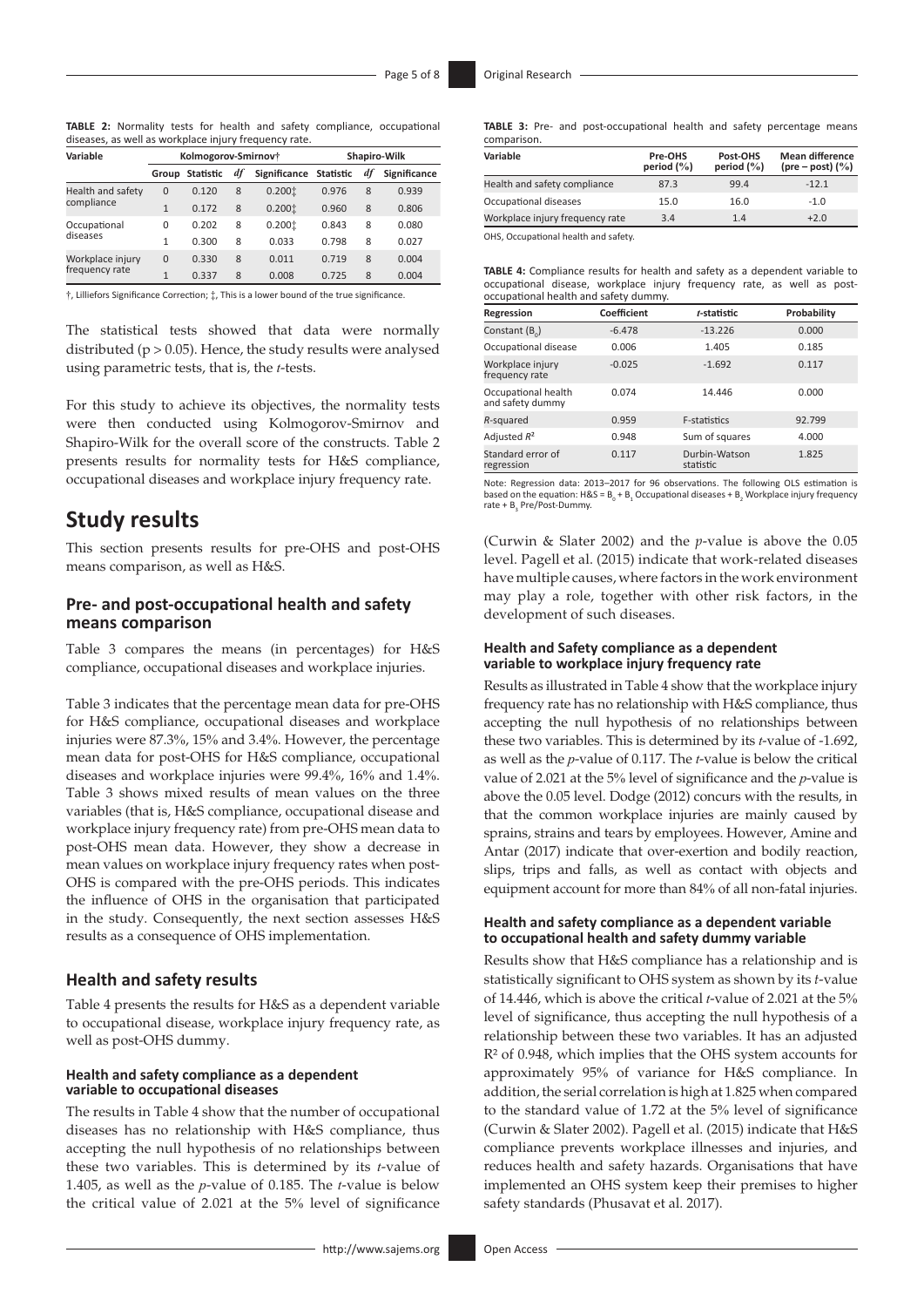# **Summary of results: Statistical tests and box plots for determining whether the normality and homogeneity of variances have been met**

This section analyses data using factorial designs. It incorporates box plots to determine whether the factorial ANOVA assumptions of normality and homogeneity of variances have been met. Porkess (2005) explains that the populations represented should be normally distributed (that is, the normality), making the mean an appropriate measure of central tendency. However, the homogeneity of variance indicates that the population from which the data are sampled should have the same variance.



**FIGURE 1:** Bartlett's test for homogeneity of variances.

|  |  |  |  |  |  | TABLE 5: Bartlett's test for homogeneity of variances. |  |  |
|--|--|--|--|--|--|--------------------------------------------------------|--|--|
|--|--|--|--|--|--|--------------------------------------------------------|--|--|

| <b>Variables</b>                | Means of<br>transformed data | <b>Standard deviations</b><br>of transformed data |       |
|---------------------------------|------------------------------|---------------------------------------------------|-------|
| Health and safety compliance    | 15.5                         | 7.563                                             | 0.001 |
| Occupational diseases           | 90.6                         | 7.996                                             | 0.001 |
| Workplace injury frequency rate | 2.73                         | 2.263                                             | 0.001 |

**TABLE 6:** Levene's test of equality

| <b>Fisher-Snedecor</b> | t-statistic | Significance |
|------------------------|-------------|--------------|
| 28.470                 | $-9.911$    | 0.000        |



**FIGURE 2:** Box plots determining the normality and homogeneity of variance.

The Bartlett's test was used to verify whether the variances were equal for all the samples (Curwin & Slater 2002). Figure 1 shows the summary of the results from the Bartlett's test for homogeneity of variances.

However, Table 5 presents detailed results of Bartlett's test for homogeneity of variances for H&S compliance, occupational diseases, as well as workplace injury frequency rate.

The *p*-value in Table 5 of the Bartlett's test shows that the homogeneity of variances has occurred, thus rejecting the null hypothesis. The *p*-value at 0.001 is low when compared with the significance level of 0.05. We can conclude that there are distribution changes between the two parts of time series. This is confirmed by Levene's test of equality, shown in Table 6.

Porkess (2005) defines Levene's tests of equality as an inferential statistic used to assess the equality of variance on different samples. In Levene's test of equality, the statistical procedure assumes that variances of the populations from which different samples are drawn are equal. Consequently, the results in Table 6 show that the obtained similarities between the variances in the samples for pre- and post-data at *p*-value 0.000 have occurred. They are below the statistically significant level of 0.05. The results are confirmed by box plots in Figure 2.

Different options of *t*-test revolve around the assumption of equal or unequal variances (Westland 2010). Hypothetically, any F-test can be regarded as a comparison of two variances. Thus, the test statistic for this study represents the ratio of two sample variances. Consequently, the box plots in Figure 2 show a similar spread of H&S results. They indicate that the mode of change from pre-OHS to post-OHS period is homogeneous.

The statistical tests suggest that the conditions for homogeneity of variances between the pre-OHS and post-OHS have been met.

### **Discussion**

This study assesses the effectiveness of an OHS system in an automotive assembly organisation in South Africa that has adopted the system. Quarterly time series data on H&S compliance, occupational-related diseases and workplace injury frequency rates were used to analyse data. Results from this study indicate that the H&S compliance has no relation to either the occupational-related diseases or workplace injury frequency rates. Dodge (2012) indicates that, while effective practices and OHS procedures for ensuring workplace safety exist, the safe work standards in companies are far from adopted and properly implemented in workplaces. Other than implementing the OHS system, Lingard et al. (2011) indicate that preventing workplace injuries requires commitment and engagement from the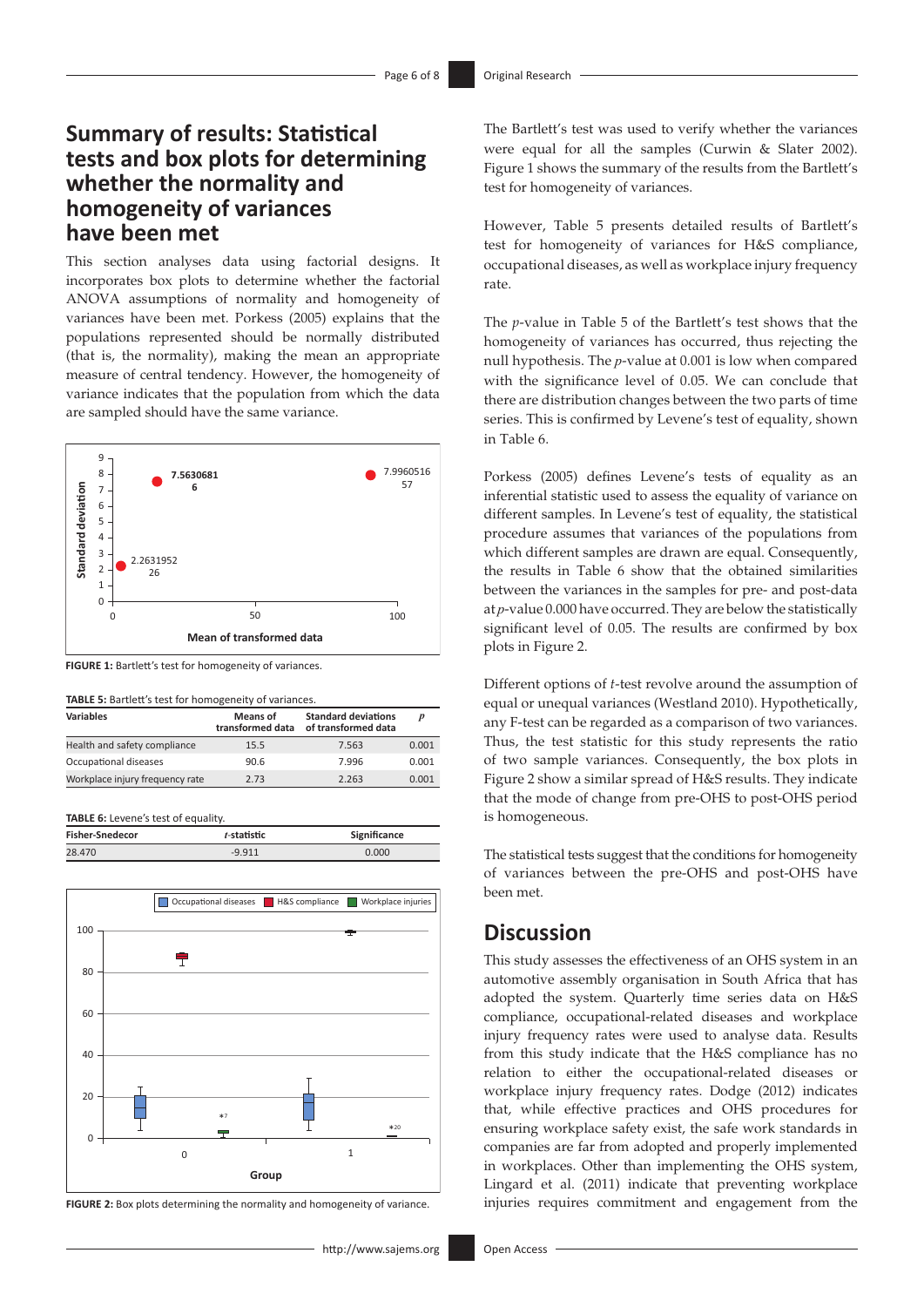senior management level to the front-line employees. Thus, H&S regulations become paramount to the well-being of the employees and the employer. The study also revealed the relationship of H&S compliance with the OHS system. According to Kartikawati and Djunaidi (2018), the OHS system must be a top priority for an organisation to implement the workplace H&S measures for their employees. It is mandatory by law to ensure that the employees are aware of all the safety measures. It prevents hazards that can happen in the workplace, as well as the costs of neglecting the H&S to employees. It is a system that protects employees from injury, occupational illness, disability or death (Amine & Antar 2017).

# **Implications of results for policy and practice**

Organisations in South Africa should develop OHS strategies, policies and practices that help to achieve new business goals and support organisational and cultural change (Kelloway, Francis & Montgomery 2006). Managers, through their actions, should consciously define the workplace climate and culture that employees respect and determine appropriate and acceptable actions and expectations for the OHS before it is implemented (Lingard et al. 2011). Besides the achievement of study objectives, the following conclusions can be made on the OHS system:

- A long-term implementation of good OHS is the only way to reduce the cost of overall healthcare delivery (Phusavat et al. 2017).
- Management commitment to injury prevention creates an effective safety culture for organisations.
- In order to maximise performance, a comprehensive OHS policy must be developed, that aligns management commitment to the OHS system and H&S compliance (Lingard et al. 2011).

Management should recognise the importance of H&S procedures in the workplace in order to reduce employee illnesses and injuries, as well as H&S hazards (Kartikawati & Djunaidi 2018). The OHS system helps organisations keep premises to higher safety standards (Phusavat et al. 2017).

# **Study limitations**

The study was limited to an automotive assembly company operating within the eThekwini District Municipality. The investigation was conducted in a single company that has adopted an OHS system. As there are eight registered assembly companies in South Africa (SAinfo 2018), the results cannot be extrapolated to other companies within the sector. Secondly, it did not examine the process followed during the OHS implementation including (among others) the individuals that participated in the implementation process. It used only quarterly time series data to determine the pre and post effects resulting from the OHS system. Lastly, the econometrics model used was of the OLS variety, solely due to data constraints. Future studies ought to use the more

advanced Johansen VAR methodology or panel data analysis, both of which rely on large data sets.

### **Conclusion**

OHS is an appropriate system that ensures that both workplace safety and world-class safe workplaces exist (Phusavat et al. 2017). Properly implemented and managed, the system results in employee safety in the workplace. Consequently, there is considerable evidence that strong and positive safety climates are linked to higher levels of safety performance (Dodge 2012). For example, Tharaldsen et al. (2008) report a significant inverse correlation between safety climate perceptions and accident rates. Thus, the study revealed the relationship with H&S compliance and the OHS system in the selected automotive assembly company. The OHS system prevents damages to the organisation's assets and the general workplace environment (Khan et al. 2019). However, management must show commitment to the system. Without management commitment to injury prevention, a culture of disregard for safety may exist (Dodge 2012).

### **Future research required**

During the course of this study, issues relating to the long-term survival of an OHS system after implementation were not covered. These include the applicability of OHS to a wider sector of economic activity, including the public sector. The nature of this research did not allow these areas to be covered in depth. It is recommended that future research should examine the following issues in greater depth:

- When to use and when not to use the OHS system.
- The applicability of an OHS approach to other industrial sectors.
- The process followed during the implementation of the OHS system.
- A more comprehensive investigation should be carried out using a randomised sample of the registered automotive companies that use the OHS system to see if the results can be generalised.

The study investigated the effectiveness of OHS in a selected automotive assembly organisation in South Africa. The pre-OHS and post-OHS quarterly data from company records were collected. It established that the OHS system has no influence on occupational diseases or on workplace injury frequency rates. However, H&S compliance plays a role in the maintenance of the OHS system.

### **Acknowledgements**

The author thanks the organisation for granting permission to conduct the study.

### **Competing interests**

The author has declared that no competing interests exist.